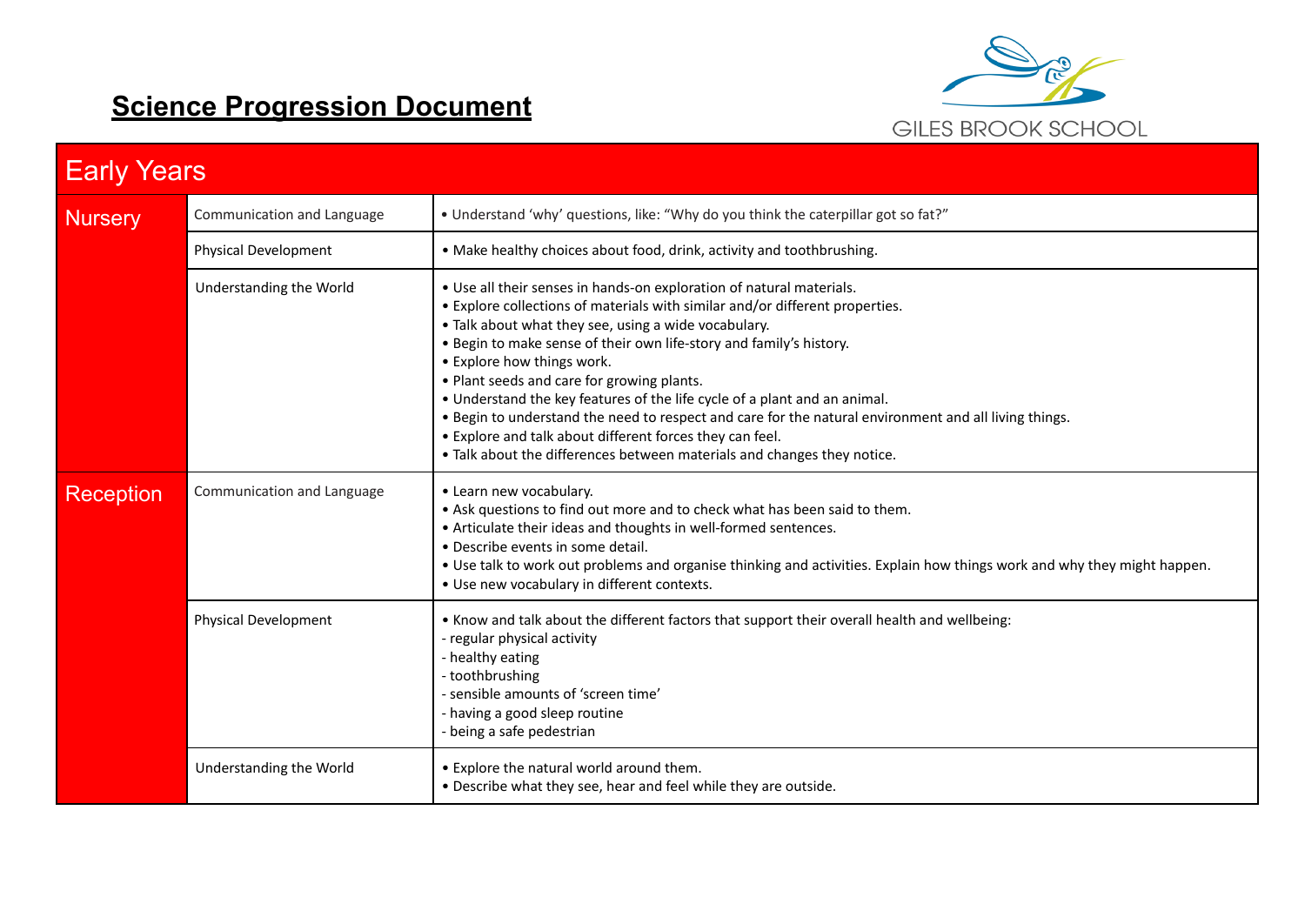|            |                                                  |                                              | . Recognise some environments that are different to the one in which they live.<br>. Understand the effect of changing seasons on the natural world around them.                                                                                                                                                                                                                                                                         |
|------------|--------------------------------------------------|----------------------------------------------|------------------------------------------------------------------------------------------------------------------------------------------------------------------------------------------------------------------------------------------------------------------------------------------------------------------------------------------------------------------------------------------------------------------------------------------|
| <b>ELG</b> | Communication<br>and Language                    | Listening,<br>Attention and<br>Understanding | . Make comments about what they have heard and ask questions to clarify their understanding.                                                                                                                                                                                                                                                                                                                                             |
|            | Personal, Social<br>and Emotional<br>Development | <b>Managing Self</b>                         | • Manage their own basic hygiene and personal needs, including dressing, going to the toilet and understanding the<br>importance of healthy food choices.                                                                                                                                                                                                                                                                                |
|            | Understanding<br>the World                       | The Natural<br>World                         | • Explore the natural world around them, making observations and drawing pictures of animals and plants.<br>• Know some similarities and differences between the natural world around them and contrasting environments, drawing on<br>their experiences and what has been read in class.<br>• Understand some important processes and changes in the natural world around them, including the seasons and<br>changing states of matter. |

| 5 Types of Enguiry:<br>Observing over time<br>Noticing patterns<br><b>Grouping and classifying</b><br>Comparative and fair testing<br>Research | <b>Working Scientifically</b>                                                                                                                                                                                                                                                                  |        |                                                                                                                                                                                                 |        |                                                                                                            |                                                            |
|------------------------------------------------------------------------------------------------------------------------------------------------|------------------------------------------------------------------------------------------------------------------------------------------------------------------------------------------------------------------------------------------------------------------------------------------------|--------|-------------------------------------------------------------------------------------------------------------------------------------------------------------------------------------------------|--------|------------------------------------------------------------------------------------------------------------|------------------------------------------------------------|
|                                                                                                                                                | Year 1                                                                                                                                                                                                                                                                                         | Year 2 | Year <sub>3</sub>                                                                                                                                                                               | Year 4 | Year 5                                                                                                     | Year 6                                                     |
| Asking<br><b>Questions</b>                                                                                                                     | Pupils should be taught to:<br>• ask simple questions and recognise that they can<br>be answered in different ways<br>experience different types of scientific enquiries,<br>including practical activities, and begin to recognise<br>ways in which they might answer scientific<br>questions |        | Pupils should be taught to:<br>• ask relevant questions and use different types of<br>scientific enquiries to answer them<br>• set up simple practical enquiries, comparative and<br>fair tests |        | Pupils should be taught to:<br>• plan different types of scientific enquiries to answer<br>where necessary | questions, including recognising and controlling variables |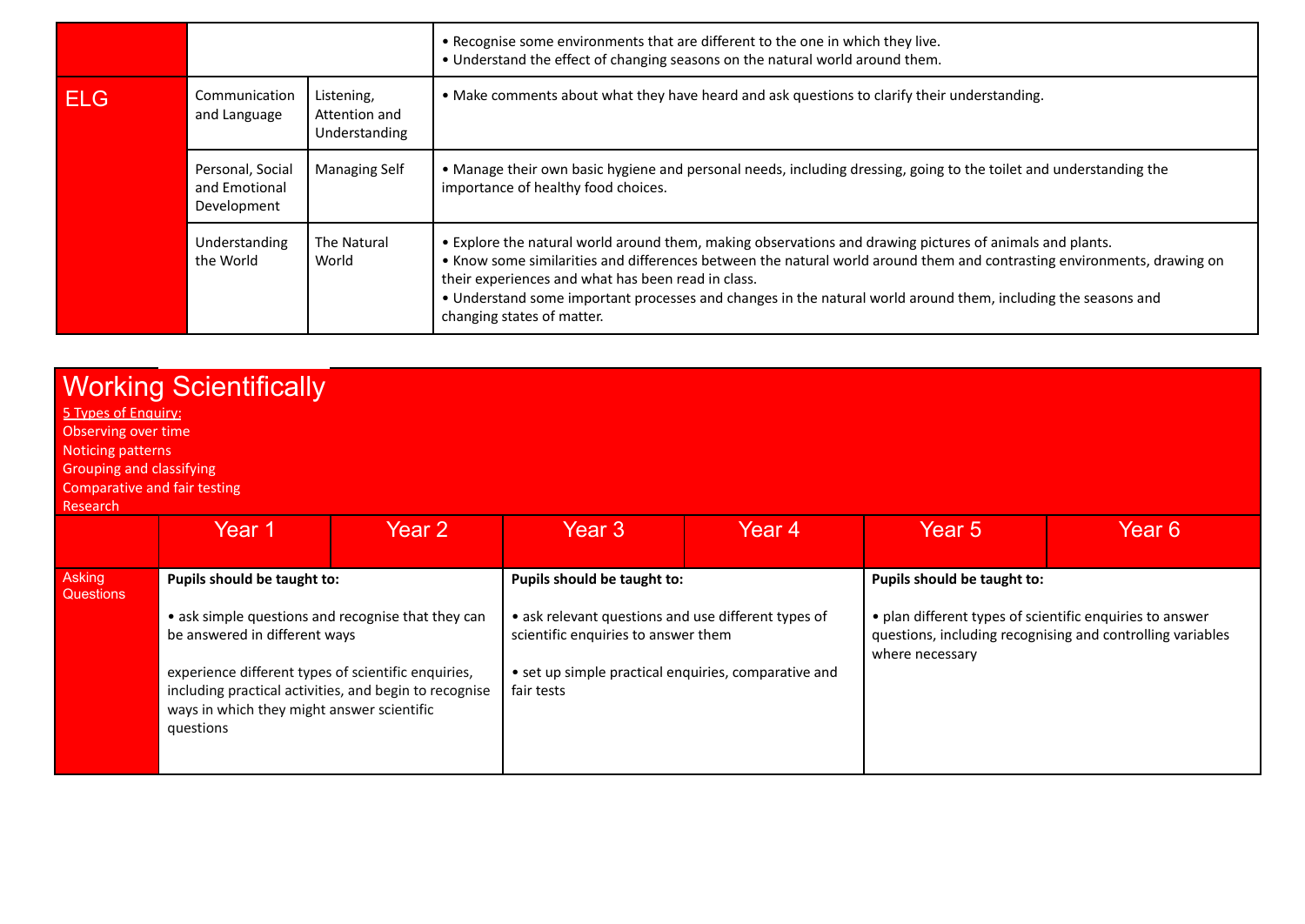| Measuring &<br>recording | Pupils should be taught to:                                                                                                           |  | Pupils should be taught to:                                                                                                                                                                      | Pupils should be taught to:                                                                                                                                          |
|--------------------------|---------------------------------------------------------------------------------------------------------------------------------------|--|--------------------------------------------------------------------------------------------------------------------------------------------------------------------------------------------------|----------------------------------------------------------------------------------------------------------------------------------------------------------------------|
|                          | • observe closely, using simple equipment(for<br>example, hand lenses, egg timers)<br>compare and decide how to sort and group things |  | • make systematic and careful observations and,<br>where appropriate, take accurate measurements using<br>standard units, using a range of equipment, including<br>thermometers and data loggers | • take measurements, using a range of scientific equipment,<br>with increasing accuracy and precision, taking repeat<br>readings when appropriate                    |
|                          | • perform simple tests<br>• gather and record data to help in answering                                                               |  | • record findings using simple scientific language,<br>drawings, labelled diagrams, keys, bar charts, and<br>tables                                                                              | • record data and results of increasing complexity using<br>scientific diagrams and labels, classification keys, tables,<br>scatter graphs (Y6), bar and line graphs |
|                          | questions                                                                                                                             |  | • gather, record, classify and present data in a variety                                                                                                                                         |                                                                                                                                                                      |
|                          |                                                                                                                                       |  | of ways to help in answering questions                                                                                                                                                           |                                                                                                                                                                      |
| Concluding               | Pupils should be taught to:                                                                                                           |  | Pupils should be taught to:                                                                                                                                                                      | Pupils should be taught to:                                                                                                                                          |
|                          |                                                                                                                                       |  |                                                                                                                                                                                                  |                                                                                                                                                                      |
|                          | • identify and classify                                                                                                               |  | • identify differences, similarities or changes related                                                                                                                                          | • identify scientific evidence that has been used to support                                                                                                         |
|                          |                                                                                                                                       |  | to simple scientific ideas and processes                                                                                                                                                         | or refute ideas or arguments                                                                                                                                         |
|                          | • use their observations and ideas to suggest                                                                                         |  |                                                                                                                                                                                                  |                                                                                                                                                                      |
|                          | answers to questions                                                                                                                  |  | • report on findings from enquiries, including oral and                                                                                                                                          | • report and present findings from enquiries, including                                                                                                              |
|                          | observe changes over time and begin to notice                                                                                         |  | written explanations, displays or presentations of                                                                                                                                               | conclusions, causal relationships and explanations of and                                                                                                            |
|                          | patterns and relationships.                                                                                                           |  | results and conclusions                                                                                                                                                                          | degree of trust in results, in oral and written forms such as<br>displays and other presentations                                                                    |
|                          |                                                                                                                                       |  | • use straightforward scientific evidence to answer                                                                                                                                              |                                                                                                                                                                      |
|                          |                                                                                                                                       |  | questions or to support their findings                                                                                                                                                           |                                                                                                                                                                      |
| Evaluating               |                                                                                                                                       |  | Pupils should be taught to:                                                                                                                                                                      | Pupils should be taught to:                                                                                                                                          |
|                          |                                                                                                                                       |  | • use results to draw simple conclusions, make<br>predictions for new values, suggest improvements and<br>raise further questions                                                                | • use test results to make predictions to set up further<br>comparative and fair tests                                                                               |

|               | Year 1                                                                           | Year 2                                                                                                                  | Year 3                                                                                                               | Year 4 | Year 5                                                                                            | Year 6 |
|---------------|----------------------------------------------------------------------------------|-------------------------------------------------------------------------------------------------------------------------|----------------------------------------------------------------------------------------------------------------------|--------|---------------------------------------------------------------------------------------------------|--------|
| <b>Plants</b> | <b>Pupils should be</b><br>taught to:                                            | <b>Pupils should be taught</b><br>to:                                                                                   | <b>Pupils should be taught</b><br>to:                                                                                |        | Pupils should be taught to:                                                                       |        |
|               | Identify and name a<br>variety of common<br>wild and garden<br>plants, including | • observe and describe<br>how seeds and bulbs<br>grow into mature plants<br>and be introduced to<br>the requirements of | • identify and describe the<br>functions of different parts<br>of flowering plants: roots,<br>stem/trunk, leaves for |        | Describe the life process of<br>reproduction in some plants<br>(and animals, including<br>humans) |        |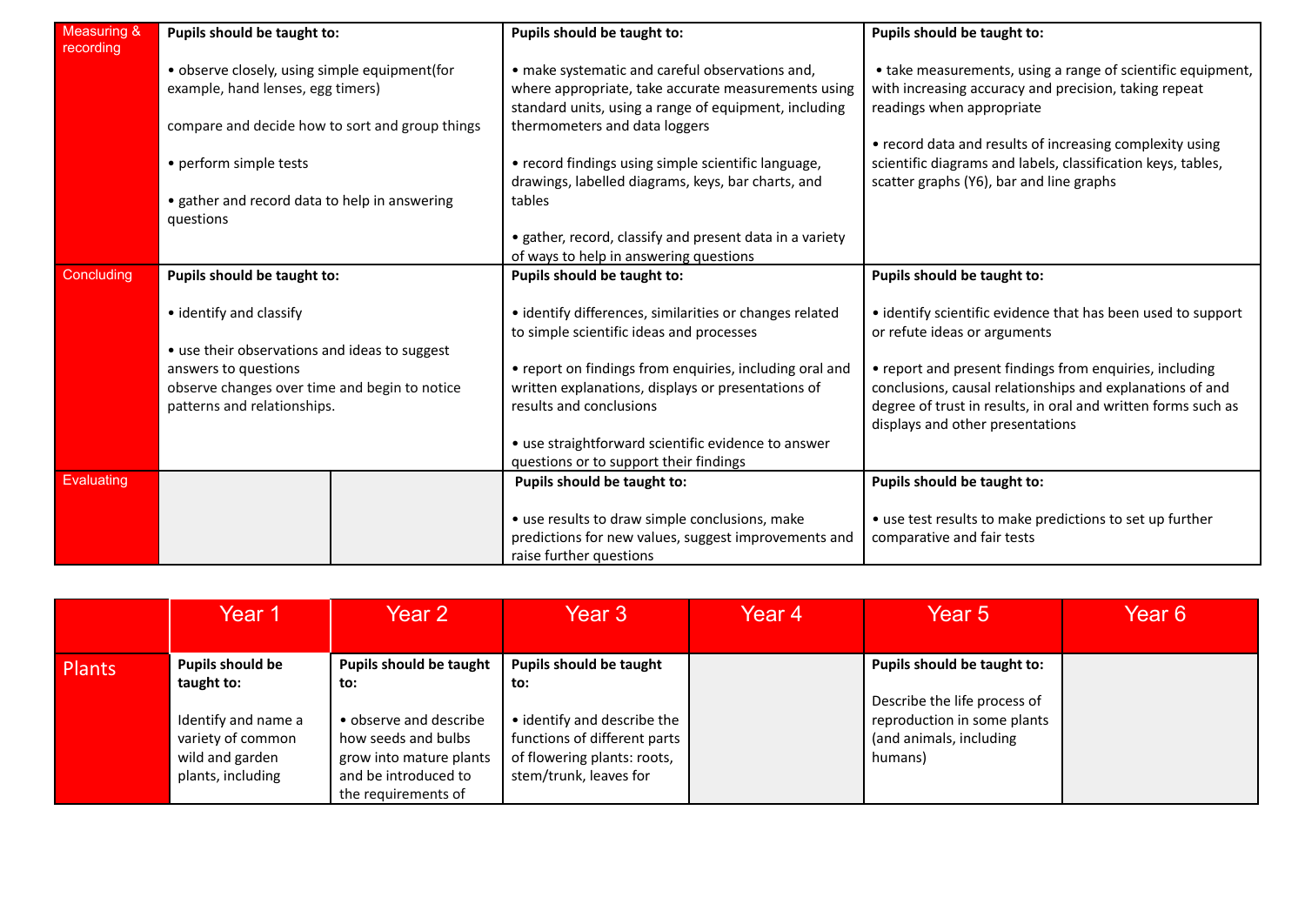|                  | deciduous and             | plants for germination,        | nutrition and flowers for      |                                |                              |                              |
|------------------|---------------------------|--------------------------------|--------------------------------|--------------------------------|------------------------------|------------------------------|
|                  | evergreen trees           | growth and survival.           | reproduction                   |                                |                              |                              |
|                  |                           |                                |                                |                                |                              |                              |
|                  | Identify and describe     | • find out and describe        | • explore the                  |                                |                              |                              |
|                  | the basic structure of a  | how plants need water,         | requirements of plants for     |                                |                              |                              |
|                  | variety of common         | light and a suitable           | life and growth (air, light,   |                                |                              |                              |
|                  | flowering plants          | temperature to grow            | water, nutrients from soil,    |                                |                              |                              |
|                  | including trees           | and stay healthy               | and room to grow) and          |                                |                              |                              |
|                  | (root, stem, trunk, leaf, |                                | how they vary from plant       |                                |                              |                              |
|                  | flower, blossom, fruit,   |                                | to plant                       |                                |                              |                              |
|                  |                           |                                |                                |                                |                              |                              |
|                  | bulb, seed, bud, petal,   |                                |                                |                                |                              |                              |
|                  | branch)                   |                                | • investigate the way in       |                                |                              |                              |
|                  |                           |                                | which water is transported     |                                |                              |                              |
|                  | Observe the growth of     |                                | within plants                  |                                |                              |                              |
|                  | flowers and vegetables    |                                |                                |                                |                              |                              |
|                  | they have planted         |                                | • explore the part that        |                                |                              |                              |
|                  |                           |                                | flowers play in the life       |                                |                              |                              |
|                  | Compare and contrast      |                                | cycle of flowering plants,     |                                |                              |                              |
|                  | what they have found      |                                | including pollination, seed    |                                |                              |                              |
|                  | out                       |                                | formation and seed             |                                |                              |                              |
|                  |                           |                                | dispersal                      |                                |                              |                              |
|                  |                           |                                |                                |                                |                              |                              |
|                  |                           |                                |                                |                                |                              |                              |
| <b>Animals</b>   | <b>Pupils should be</b>   | <b>Pupils should be taught</b> | <b>Pupils should be taught</b> | <b>Pupils should be taught</b> | Pupils should be taught to:  | Pupils should be taught to:  |
| <b>Including</b> | taught to:                | to:                            | to:                            | to:                            |                              |                              |
|                  |                           |                                |                                |                                | Describe the life processes  | • identify and name the      |
| <b>Humans</b>    | • identify and name a     | • find out about and           | • identify that animals,       | Describe the simple            | of reproduction in some      | main parts of the human      |
|                  | variety of common         | describe the basic needs       | including humans, need         | functions of the basic         | (plants) and Animals,        | circulatory system, and      |
|                  | animals including fish,   | of animals, including          | the right types and            | parts of the digestive         | including humans.            | describe the functions of    |
|                  | amphibians, reptiles,     | humans, for survival           | amount of nutrition, and       | system in humans               |                              | the heart, blood vessels and |
|                  | birds and mammals         | (water, food and air)          | that they cannot make          |                                | Describe the changes as      | blood (including pulse and   |
|                  |                           |                                | their own food; they get       | Construct and interpret        | humans develop from birth    | clotting)                    |
|                  | Describe and compare      | • describe the                 | nutrition from what they       | a variety of food chains,      | to old age and how plants    |                              |
|                  | the structure of a        | importance for humans          | eat                            | identifying producers,         | and animals resemble their   | • recognise the impact of    |
|                  | variety of common         | of exercise, eating the        |                                | predators and prey             | parents in many features.    | diet, exercise, drugs and    |
|                  | animals (fish,            | right amounts of               | • identify that humans and     |                                |                              | lifestyle on the way their   |
|                  | amphibians, reptiles,     | different types of food,       | some other animals have        | Identify the different         | Describe the differences in  | bodies function              |
|                  | birds and mammals,        | and hygiene                    | skeletons and muscles for      | types of teeth in humans       | the life cycles of a mammal, |                              |
|                  | including pets)           |                                | support, protection and        | and their simple               | an amphibian, an insect and  | • describe the ways in       |
|                  |                           | Group and classify a           | movement                       | functions                      | a bird and those common      | which nutrients and water    |
|                  | Identify, name, draw      | variety of common              |                                |                                | features (birth, growth,     | are transported within       |
|                  | and label the basic       | animals-Recap                  |                                |                                |                              | animals, including humans    |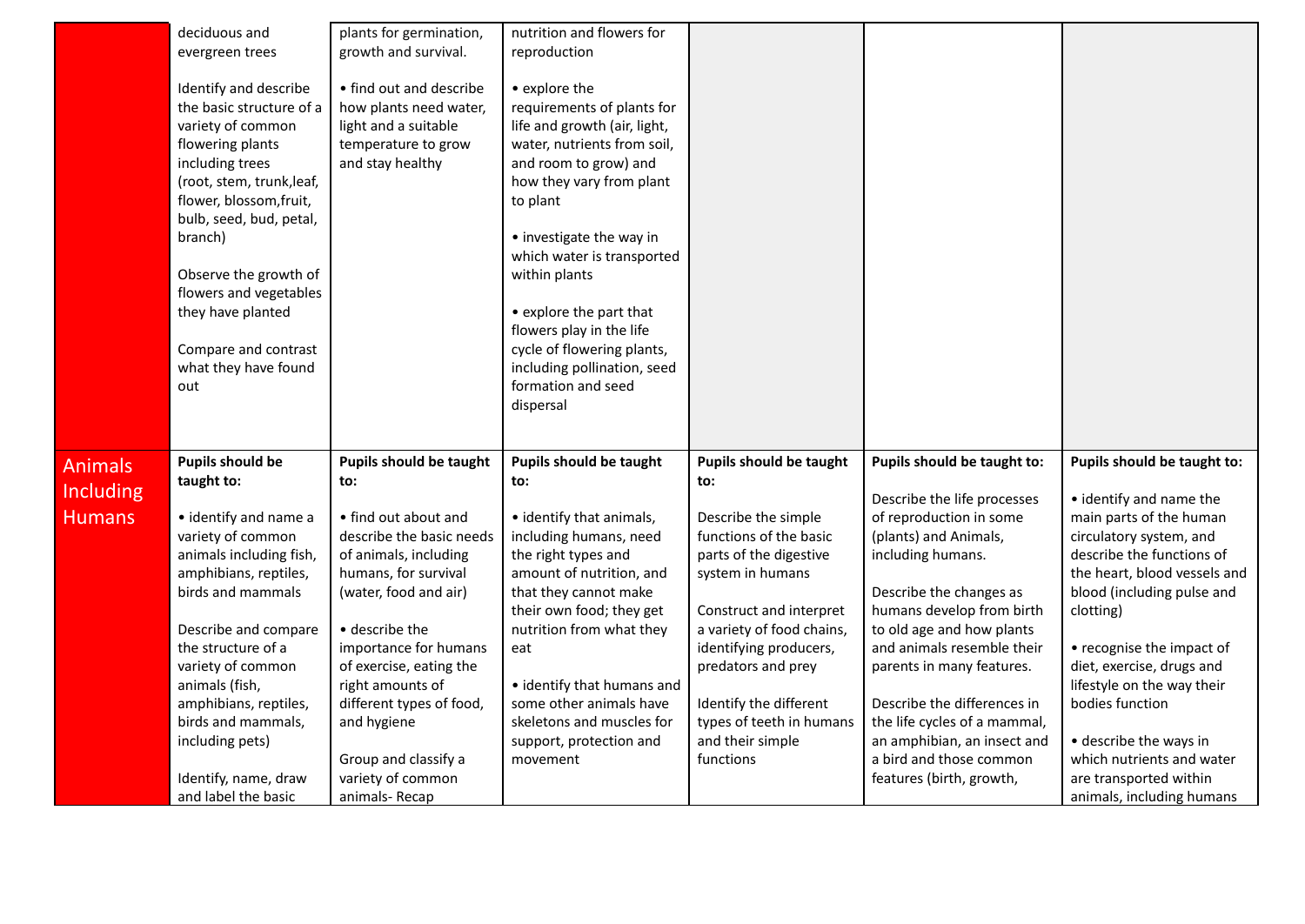|                                                         | parts of the human<br>body(including head,<br>neck, arms, elbows,<br>legs, knees, face, ears,<br>eyes, hair, mouth,<br>teeth) and say which<br>part of the body is<br>associated with each<br>sense<br>Identify and name a<br>variety of common<br>animals that are<br>carnivores, herbivores<br>and omnivores (Y1) | carnivores, omnivores<br>and herbivores. Classify<br>animals based on- (fish,<br>amphibians, reptiles,<br>birds and mammals,<br>including pets)<br>• notice that animals,<br>including humans, have<br>offspring which grow<br>into adults e.g. egg,<br>chick, chicken; egg,<br>caterpillar, pupa,<br>butterfly; spawn,<br>tadpole, frog; lamb,<br>sheep, baby, toddler,<br>child, teenager, adult.<br>(Y2)                                                                                                                   |                                                                                                                                                                                                                                                                                                                                                                                        | development, reproduction,<br>death)                                                                                                                                                                                  |                                                                                                                                                                                                                                                                                                                                                       |
|---------------------------------------------------------|---------------------------------------------------------------------------------------------------------------------------------------------------------------------------------------------------------------------------------------------------------------------------------------------------------------------|-------------------------------------------------------------------------------------------------------------------------------------------------------------------------------------------------------------------------------------------------------------------------------------------------------------------------------------------------------------------------------------------------------------------------------------------------------------------------------------------------------------------------------|----------------------------------------------------------------------------------------------------------------------------------------------------------------------------------------------------------------------------------------------------------------------------------------------------------------------------------------------------------------------------------------|-----------------------------------------------------------------------------------------------------------------------------------------------------------------------------------------------------------------------|-------------------------------------------------------------------------------------------------------------------------------------------------------------------------------------------------------------------------------------------------------------------------------------------------------------------------------------------------------|
| <b>Living</b><br>Things<br>and their<br><b>Habitats</b> |                                                                                                                                                                                                                                                                                                                     | Pupils should be taught<br>to:<br>• explore and compare<br>the difference between<br>things that are living,<br>dead, and things that<br>have never been alive<br>• identify that most<br>living things live in<br>habitats to which they<br>are suited and describe<br>how different habitats<br>provide the basic needs<br>of different kinds of<br>animals and plants, and<br>how they depend on<br>each other<br>• identify and name a<br>variety of plants and<br>animals in their habitats,<br>including micro-habitats | <b>Pupils should be taught</b><br>to:<br>Recognise that living<br>things can be grouped in<br>a variety of ways<br>Explore and use<br>classification keys to<br>help group, identify and<br>name a variety of living<br>things in their local and<br>wider environment<br>Recognise that<br>environments can<br>change and that this can<br>sometimes pose dangers<br>to living things | Pupils should be taught to:<br>· describe the differences in<br>the life cycles of a mammal,<br>an amphibian, an insect and<br>a bird<br>· describe the life process of<br>reproduction in some plants<br>and animals | Pupils should be taught to:<br>• describe how living things<br>are classified into broad<br>groups according to<br>common observable<br>characteristics and based on<br>similarities and differences,<br>including microorganisms,<br>plants and animals<br>• give reasons for classifying<br>plants and animals based on<br>specific characteristics |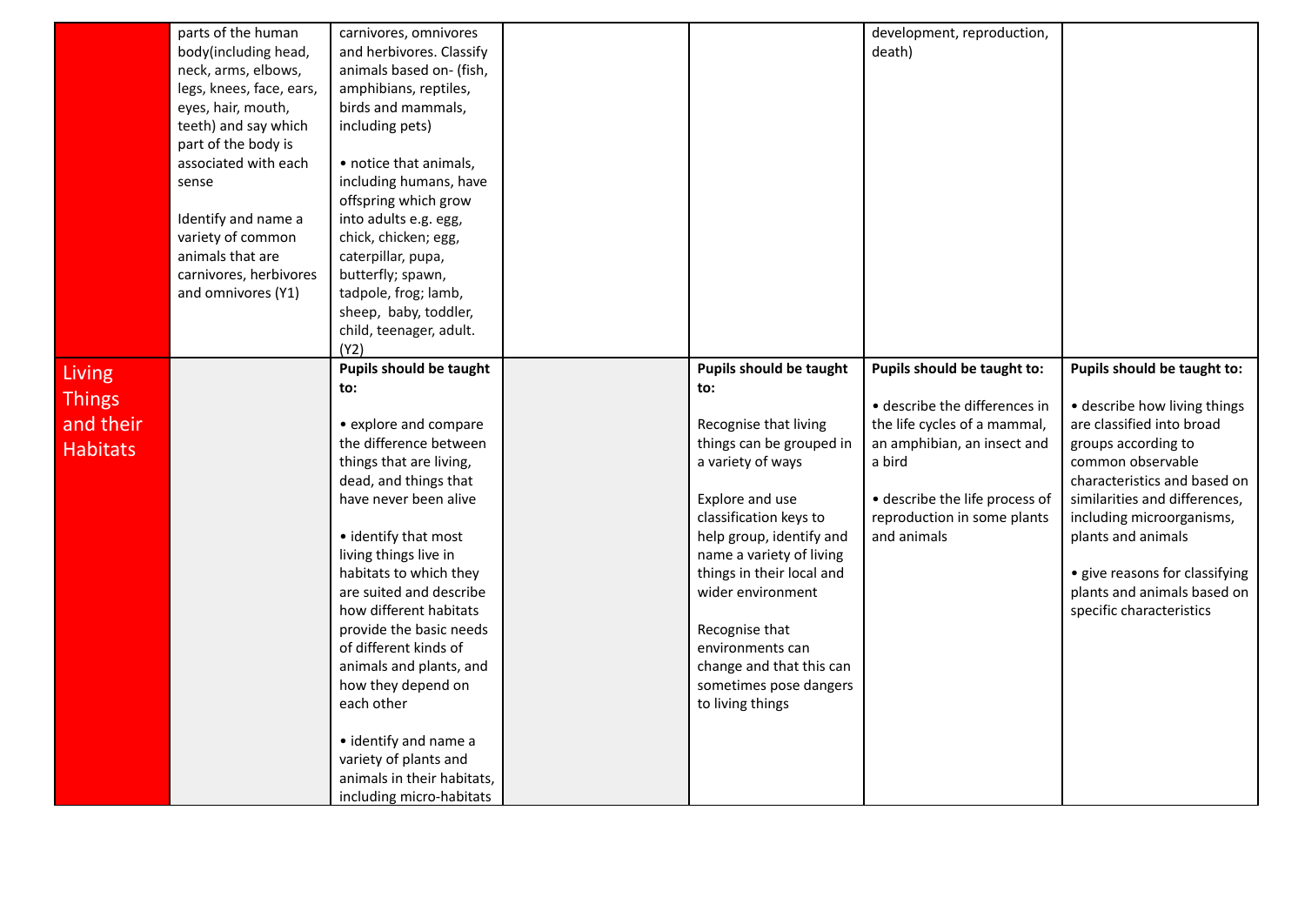|       | compare animals in<br>familiar habitats with<br>animals found in less<br>familiar habitats, for<br>example, on the<br>seashore, in woodland,<br>in the ocean<br>· describe how animals<br>obtain their food from<br>plants and other<br>animals, using the idea<br>of a simple food chain<br>(eg, grass, cow, human)<br>and identify and name |                                                                                                                                                                                                                                                                                                                                                                                                                                                                                                              |  |                                                                                                                                                                                                                                                                                                                                                                                                                                                                                                                                                                                            |
|-------|-----------------------------------------------------------------------------------------------------------------------------------------------------------------------------------------------------------------------------------------------------------------------------------------------------------------------------------------------|--------------------------------------------------------------------------------------------------------------------------------------------------------------------------------------------------------------------------------------------------------------------------------------------------------------------------------------------------------------------------------------------------------------------------------------------------------------------------------------------------------------|--|--------------------------------------------------------------------------------------------------------------------------------------------------------------------------------------------------------------------------------------------------------------------------------------------------------------------------------------------------------------------------------------------------------------------------------------------------------------------------------------------------------------------------------------------------------------------------------------------|
|       | different sources of food                                                                                                                                                                                                                                                                                                                     |                                                                                                                                                                                                                                                                                                                                                                                                                                                                                                              |  |                                                                                                                                                                                                                                                                                                                                                                                                                                                                                                                                                                                            |
| Light |                                                                                                                                                                                                                                                                                                                                               | <b>Pupils should be taught</b><br>to:<br>• recognise that they need<br>light in order to see things<br>and that the dark is the<br>absence of light<br>• notice that light is<br>reflected from surfaces<br>• recognise that light from<br>the sun can be dangerous<br>and that there are ways to<br>protect their eyes<br>• recognise that shadows<br>are formed when the light<br>from a light source is<br>blocked by a solid object<br>• find patterns in the way<br>that the size of shadows<br>changes |  | Pupils should be taught to:<br>• recognise that light<br>appears to travel in straight<br>lines<br>• use the idea that light<br>travels in straight lines to<br>explain that objects are<br>seen because they give out<br>or reflect light into the eye<br>• explain that we see things<br>because light travels from<br>light sources to our eyes or<br>from light sources to objects<br>and then to our eyes<br>• use the idea that light<br>travels in straight lines to<br>explain why shadows have<br>the same shape as the<br>objects that cast them<br>(predict the size of shadows |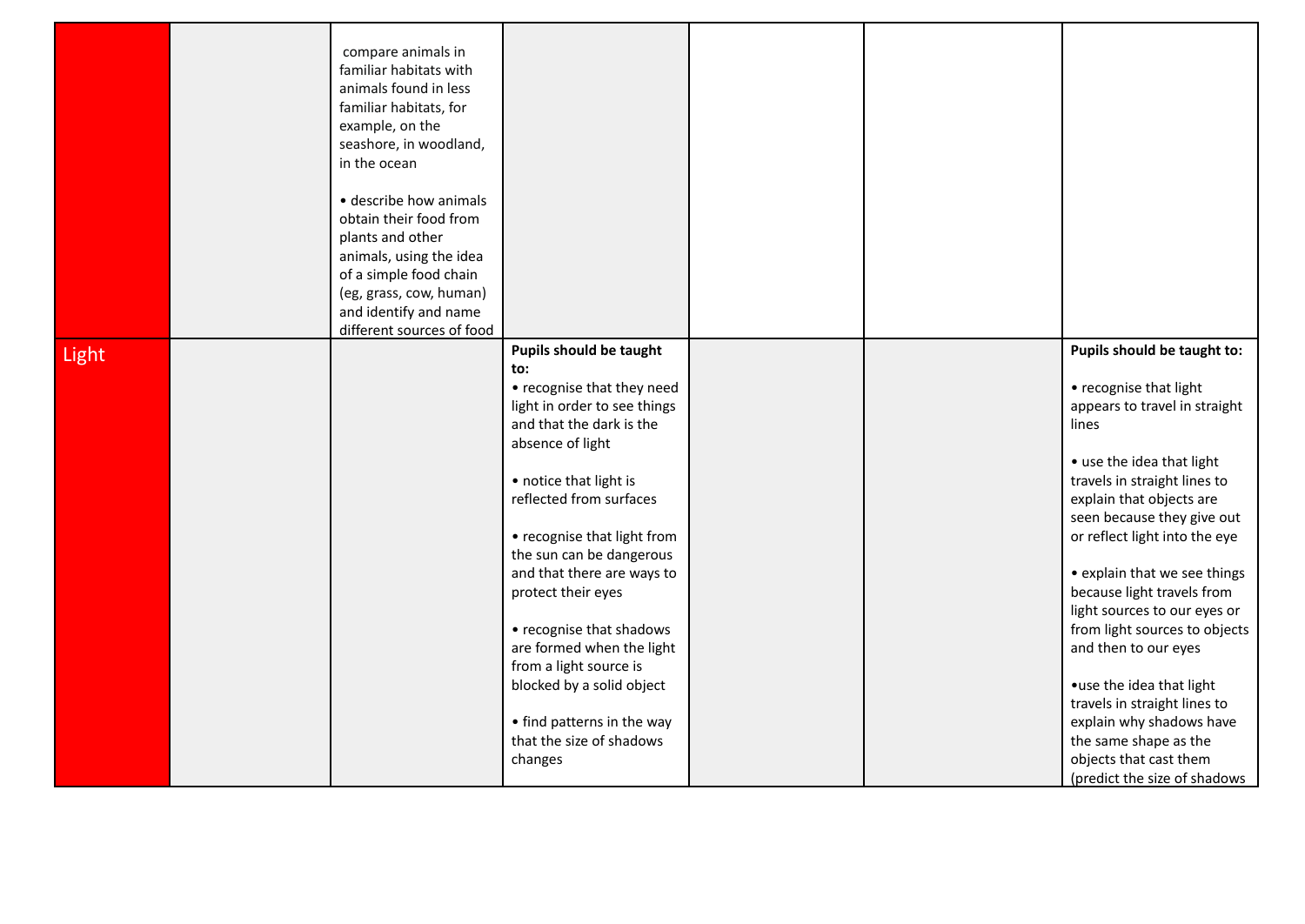|                |                         |                                     |                               | when the position of the |
|----------------|-------------------------|-------------------------------------|-------------------------------|--------------------------|
|                |                         |                                     |                               | light source changes     |
| <b>Forces</b>  |                         | Pupils should be taught             | Pupils should be taught to:   |                          |
|                |                         | to:                                 |                               |                          |
| and            |                         |                                     | • explain that unsupported    |                          |
| <b>Magnets</b> |                         | • compare how things                | objects fall towards the      |                          |
|                |                         | move on different surfaces          | Earth because of the force of |                          |
|                |                         |                                     | gravity acting between the    |                          |
|                |                         | • notice that some forces           | Earth and the falling object  |                          |
|                |                         | need contact between two            |                               |                          |
|                |                         | objects, but magnetic               | • identify the effects of air |                          |
|                |                         | forces can act at a distance        | resistance, water resistance  |                          |
|                |                         |                                     | and friction, that act        |                          |
|                |                         | · observe how magnets               | between moving surfaces       |                          |
|                |                         | attract or repel each other         |                               |                          |
|                |                         | and attract some materials          | • recognise that some         |                          |
|                |                         | and not others                      | mechanisms, including         |                          |
|                |                         |                                     | levers, pulleys and gears,    |                          |
|                |                         | • compare and group                 | allow a smaller force to have |                          |
|                |                         | together a variety of               | a greater effect              |                          |
|                |                         | everyday materials on the           |                               |                          |
|                |                         | basis on whether they are           |                               |                          |
|                |                         | attracted to a magnet, and          |                               |                          |
|                |                         | identify some magnetic<br>materials |                               |                          |
|                |                         |                                     |                               |                          |
|                |                         | · describe magnets as               |                               |                          |
|                |                         | having two poles                    |                               |                          |
|                |                         |                                     |                               |                          |
|                |                         | • predict whether two               |                               |                          |
|                |                         | magnets will attract or             |                               |                          |
|                |                         | repel each other,                   |                               |                          |
|                |                         | depending on which poles            |                               |                          |
|                |                         | are facing                          |                               |                          |
| Seasonal       | <b>Pupils should be</b> |                                     |                               |                          |
|                | taught to:              |                                     |                               |                          |
| Change         |                         |                                     |                               |                          |
|                | Observe changes         |                                     |                               |                          |
|                | across the four         |                                     |                               |                          |
|                | seasons                 |                                     |                               |                          |
|                |                         |                                     |                               |                          |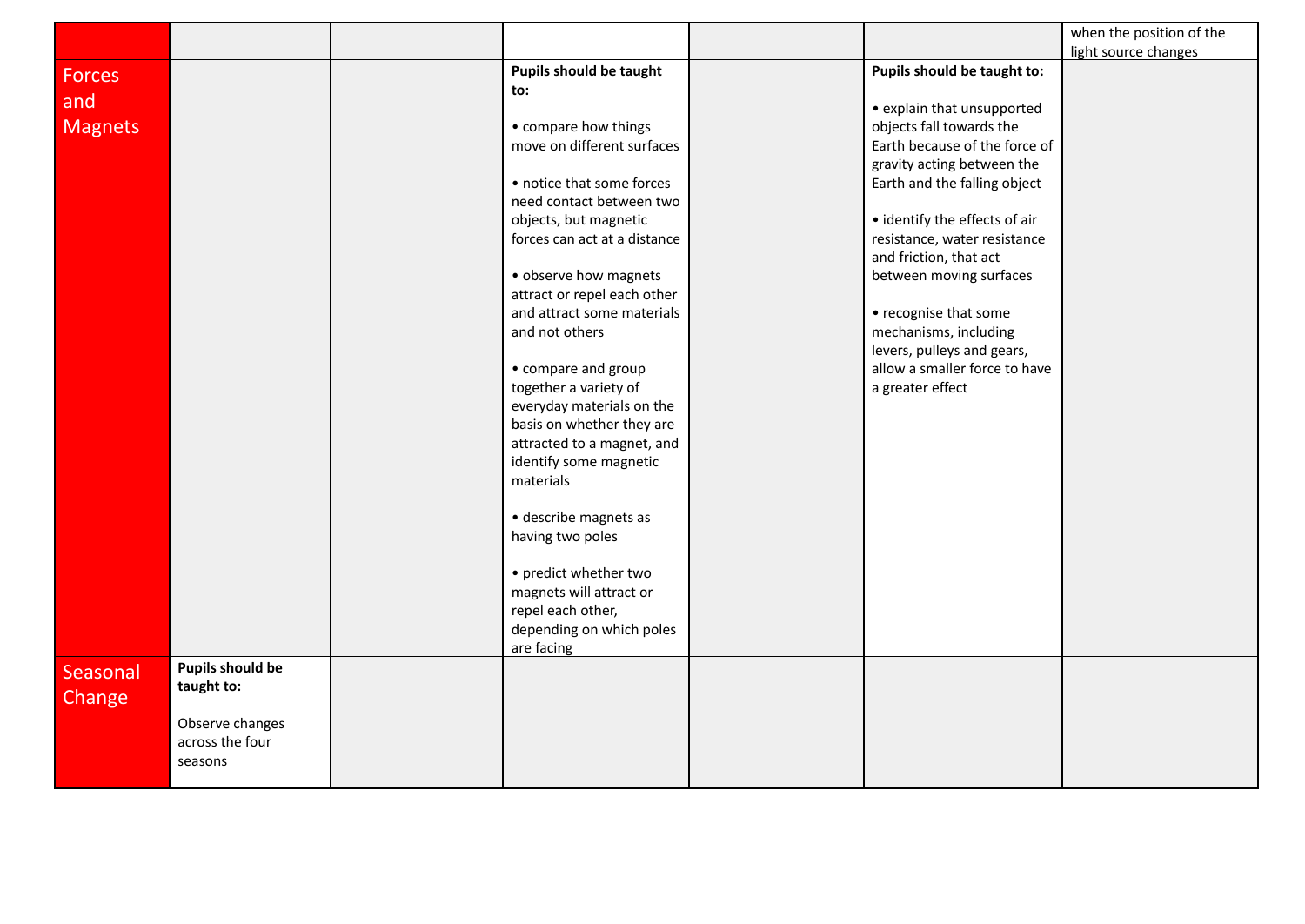|                  | Observe and describe           |                                        |                             |                                  |  |
|------------------|--------------------------------|----------------------------------------|-----------------------------|----------------------------------|--|
|                  | weather associated             |                                        |                             |                                  |  |
|                  | with the seasons and           |                                        |                             |                                  |  |
|                  | how day length varies          |                                        |                             |                                  |  |
| <b>Materials</b> | <b>Everyday Materials</b>      | <b>Uses of Everyday</b>                | <b>Rocks</b>                | <b>Properties and Changes of</b> |  |
|                  | <b>Pupils should be</b>        | <b>Materials</b>                       | Pupils should be taught     | <b>Materials</b>                 |  |
|                  | taught to:                     | <b>Pupils should be taught</b>         | to:                         | Pupils should be taught to:      |  |
|                  |                                | to:                                    |                             |                                  |  |
|                  | Distinguish between            |                                        | • compare and group         | • know that some materials       |  |
|                  | an object and the              | • identify and compare                 | together different kinds of | will dissolve in liquid to form  |  |
|                  | material from which it         | the suitability of a                   | rocks on the basis of their | a solution, and describe how     |  |
|                  | is made                        | variety of everyday                    | appearance and simple       | to recover a substance from      |  |
|                  |                                | materials, including                   | physical properties         | a solution                       |  |
|                  | Identify and name a            | wood, metal, plastic,                  |                             |                                  |  |
|                  | variety of everyday            | glass, brick, rock, paper              | · describe in simple terms  | • use knowledge of solids,       |  |
|                  | materials, including           | and cardboard for                      | how fossils are formed      | liquids and gases to decide      |  |
|                  | wood, plastic, glass,          | particular uses (metal                 | when things that have       | how mixtures might be            |  |
|                  | metal, water, rock,            | can be used for coins,                 | lived are trapped within    | separated, including through     |  |
|                  | brick, paper, fabric,          | cans, cars and table legs;             | rock                        | filtering, sieving and           |  |
|                  | elastic, foil.                 | wood can be used for                   |                             | evaporating                      |  |
|                  |                                | matches, floors, and                   | • recognise that soils are  |                                  |  |
|                  | Describe the simple            | telegraph poles) or                    | made from rocks and         | · give reasons, based on         |  |
|                  | physical properties of         | different materials are                | organic matter              | evidence from comparative        |  |
|                  | a variety of everyday          | used for the same thing                |                             | and fair tests, for the          |  |
|                  | materials such as:             | (spoons can be made                    |                             | particular uses of everyday      |  |
|                  | hard/soft;                     | from plastic, wood,                    |                             | materials, including metals,     |  |
|                  | stretchy/stiff;<br>shiny/dull; | metal, but not normally<br>from glass) |                             | wood and plastic                 |  |
|                  | rough/smooth;                  |                                        |                             | · demonstrate that               |  |
|                  | bendy/not bendy;               | • find out how the                     |                             | dissolving, mixing and           |  |
|                  | waterproof/not                 | shapes of solid objects                |                             | changes of state are             |  |
|                  | waterproof;                    | made from some                         |                             | reversible changes               |  |
|                  | absorbent/not                  | materials can be                       |                             |                                  |  |
|                  | absorbent;                     | changed by squashing,                  |                             | • compare and group              |  |
|                  | opaque/transparent.            | bending, twisting and                  |                             | together everyday materials      |  |
|                  |                                | stretching                             |                             | on the basis of their            |  |
|                  | Compare and group              |                                        |                             | properties, including their      |  |
|                  | together a variety of          |                                        |                             | hardness, solubility,            |  |
|                  | everyday materials on          |                                        |                             | transparency, conductivity       |  |
|                  | the basis of their             |                                        |                             | (electrical and thermal), and    |  |
|                  | simple physical                |                                        |                             | response to magnets              |  |
|                  | properties                     |                                        |                             |                                  |  |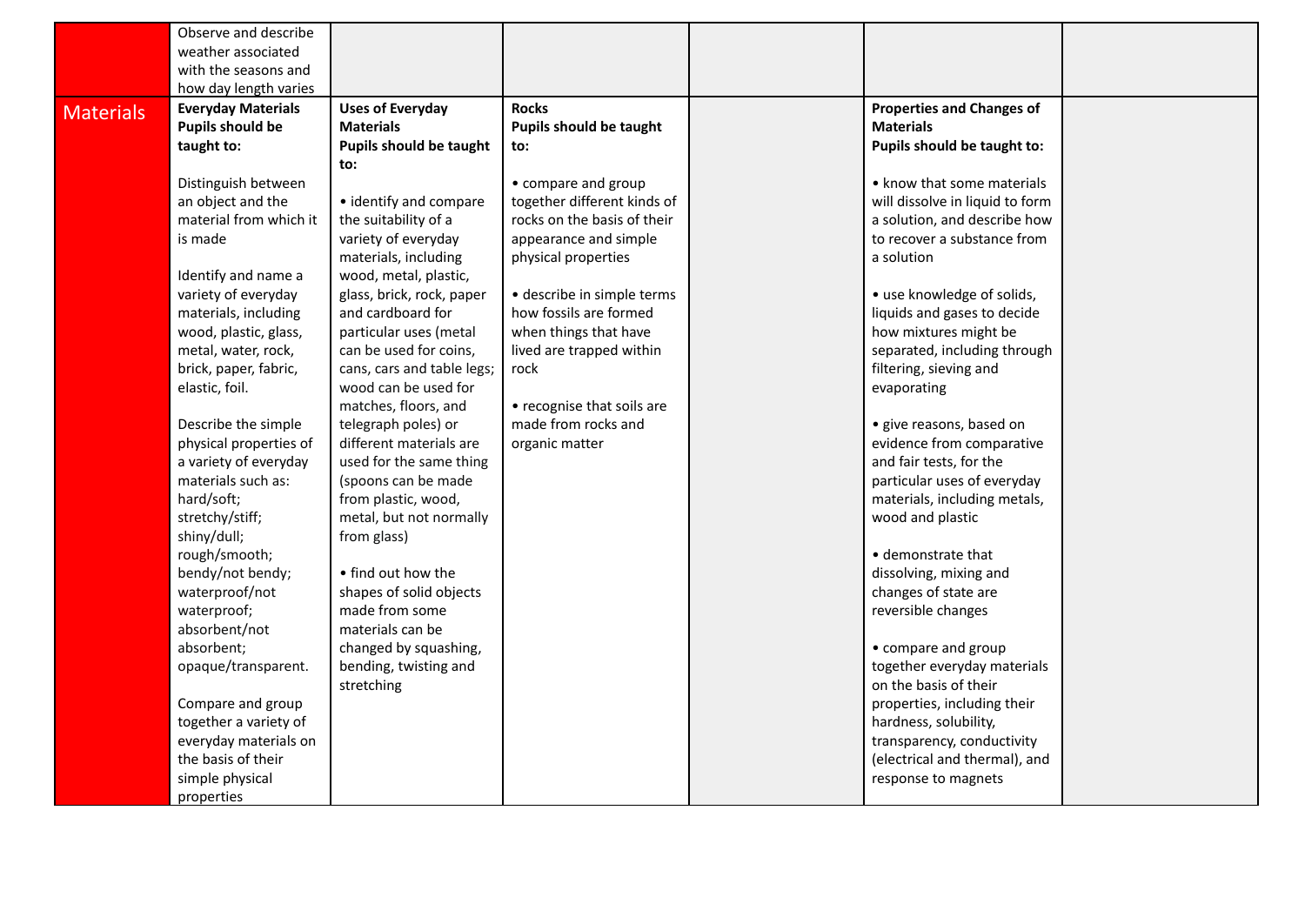|                                   |  |                                                                                                      | • explain that some changes<br>result in the formation of<br>new materials, and that this<br>kind of change is not usually<br>reversible, including changes<br>associated with burning and<br>the action of acid on<br>bicarbonate of soda |                                                                                                                                                                                                                                                                                                                                                                                                                                                                                                                                                                                                         |
|-----------------------------------|--|------------------------------------------------------------------------------------------------------|--------------------------------------------------------------------------------------------------------------------------------------------------------------------------------------------------------------------------------------------|---------------------------------------------------------------------------------------------------------------------------------------------------------------------------------------------------------------------------------------------------------------------------------------------------------------------------------------------------------------------------------------------------------------------------------------------------------------------------------------------------------------------------------------------------------------------------------------------------------|
| Evolution<br>and<br>Inheritance   |  |                                                                                                      |                                                                                                                                                                                                                                            | Pupils should be taught to:<br>• recognise that living<br>things have changed over<br>time and that fossils provide<br>information about living<br>things that inhabited the<br>Earth millions of years ago<br>• recognise that living<br>things produce offspring of<br>the same kind, but normally<br>offspring vary and are not<br>identical to their parents<br>• identify how animals and<br>plants are adapted to suit<br>their environment in<br>different ways and that<br>adaptation may lead to<br>evolution<br>• Recognise how and why<br>the human skeleton has<br>changed over time (since |
| <b>States of</b><br><b>Matter</b> |  | Pupils should be taught<br>to:<br>• compare and group<br>materials together,<br>according to whether |                                                                                                                                                                                                                                            | separation from primates)                                                                                                                                                                                                                                                                                                                                                                                                                                                                                                                                                                               |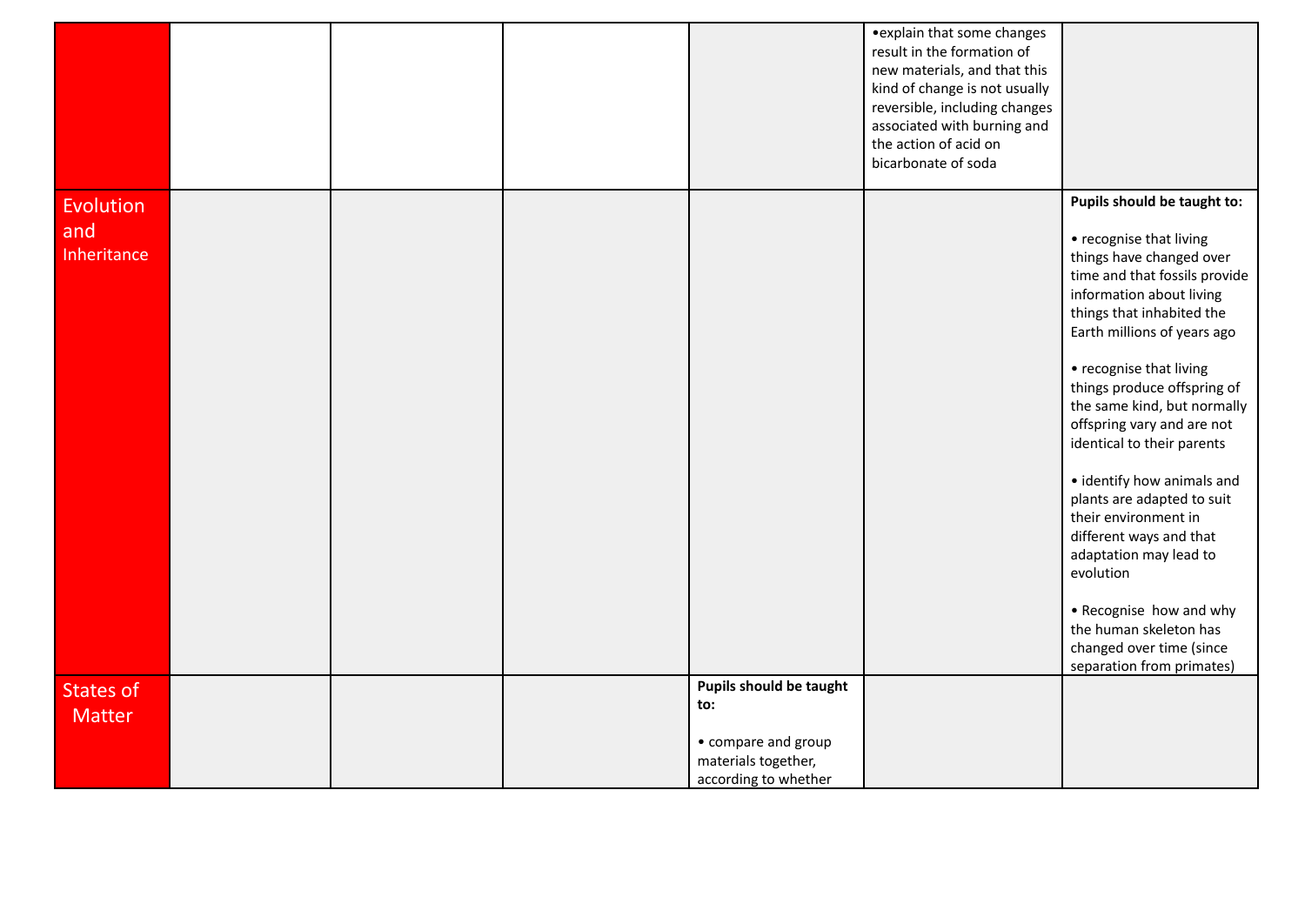|           |  | they are solids, liquids or |  |
|-----------|--|-----------------------------|--|
|           |  | gases                       |  |
|           |  |                             |  |
|           |  |                             |  |
|           |  | • observe that some         |  |
|           |  | materials change state      |  |
|           |  | when they are heated or     |  |
|           |  | cooled, and measure or      |  |
|           |  | research the                |  |
|           |  | temperature at which        |  |
|           |  | this happens in degrees     |  |
|           |  | Celsius (°C)                |  |
|           |  |                             |  |
|           |  | • identify the part         |  |
|           |  | played by evaporation       |  |
|           |  | and condensation in the     |  |
|           |  | water cycle and             |  |
|           |  | associate the rate of       |  |
|           |  | evaporation with            |  |
|           |  |                             |  |
|           |  | temperature                 |  |
| Earth and |  | Pupils should be taught     |  |
| Space     |  | to:                         |  |
|           |  |                             |  |
|           |  | · describe the              |  |
|           |  | movement of the Earth,      |  |
|           |  | and other planets,          |  |
|           |  | relative to the Sun         |  |
|           |  |                             |  |
|           |  | · describe the              |  |
|           |  | movement of the Moon        |  |
|           |  | relative to the Earth       |  |
|           |  |                             |  |
|           |  | · describe the Sun, Earth   |  |
|           |  | and Moon as                 |  |
|           |  | approximately spherical     |  |
|           |  | bodies                      |  |
|           |  |                             |  |
|           |  | • use the idea of the       |  |
|           |  | Earth's rotation to         |  |
|           |  | explain day and night       |  |
|           |  | and the apparent            |  |
|           |  | movement of the sun         |  |
|           |  | across the sky              |  |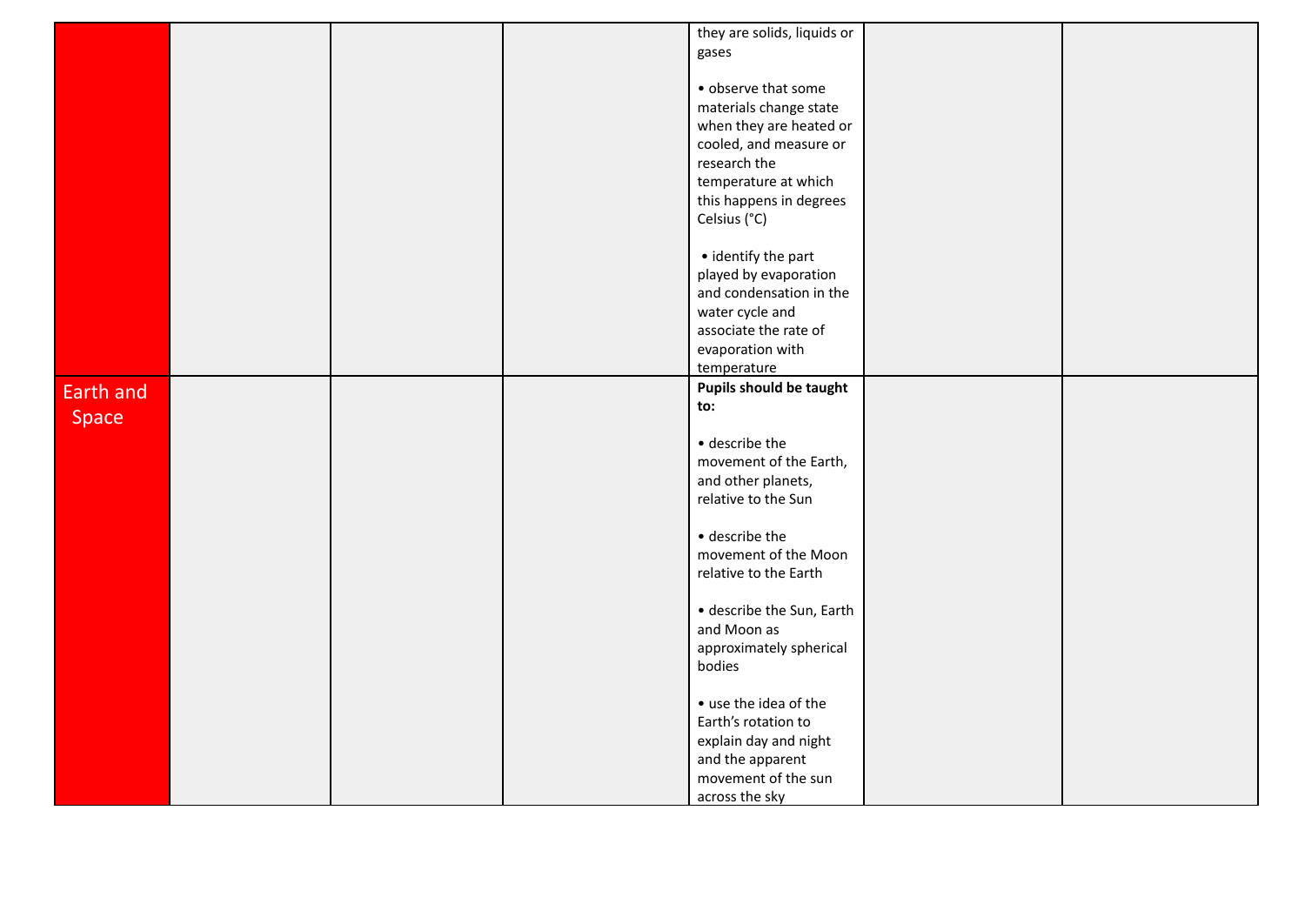| Sound              |  |                            | Pupils should be taught to:  |                                         |
|--------------------|--|----------------------------|------------------------------|-----------------------------------------|
|                    |  |                            |                              |                                         |
|                    |  |                            | • identify how sounds are    |                                         |
|                    |  |                            | made, associating some of    |                                         |
|                    |  |                            | them with something          |                                         |
|                    |  |                            | vibrating                    |                                         |
|                    |  |                            |                              |                                         |
|                    |  |                            | • recognise that vibrations  |                                         |
|                    |  |                            | from sounds travel through a |                                         |
|                    |  |                            | medium to the ear            |                                         |
|                    |  |                            | • find patterns between the  |                                         |
|                    |  |                            | pitch of a sound and         |                                         |
|                    |  |                            | features of the object that  |                                         |
|                    |  |                            | produced it                  |                                         |
|                    |  |                            | • find patterns between the  |                                         |
|                    |  |                            | volume of a sound and the    |                                         |
|                    |  |                            | strength of the vibrations   |                                         |
|                    |  |                            | that produced it             |                                         |
|                    |  |                            |                              |                                         |
|                    |  |                            | • recognise that sounds get  |                                         |
|                    |  |                            | fainter as the distance from |                                         |
|                    |  |                            | the sound source increases   |                                         |
| <b>Electricity</b> |  | Pupils should be taught    |                              | Pupils should be taught to:             |
|                    |  | to:                        |                              |                                         |
|                    |  |                            |                              | • associate the brightness              |
|                    |  | · identify common          |                              | of a lamp or the volume of a            |
|                    |  | appliances that run on     |                              | buzzer with the number and              |
|                    |  | electricity                |                              | voltage of cells used in the<br>circuit |
|                    |  | • construct a simple       |                              |                                         |
|                    |  | series electrical circuit, |                              | • compare and give reasons              |
|                    |  | identifying and naming     |                              | for variations in how                   |
|                    |  | its basic parts, including |                              | components function,                    |
|                    |  | cells, wires, bulbs,       |                              | including the brightness of             |
|                    |  | switches and buzzers       |                              | bulbs, the loudness of                  |
|                    |  |                            |                              | buzzers and the on/off                  |
|                    |  | • identify whether or not  |                              | position of switches                    |
|                    |  | a lamp will light in a     |                              |                                         |
|                    |  | simple series circuit,     |                              |                                         |
|                    |  | based on whether or not    |                              |                                         |